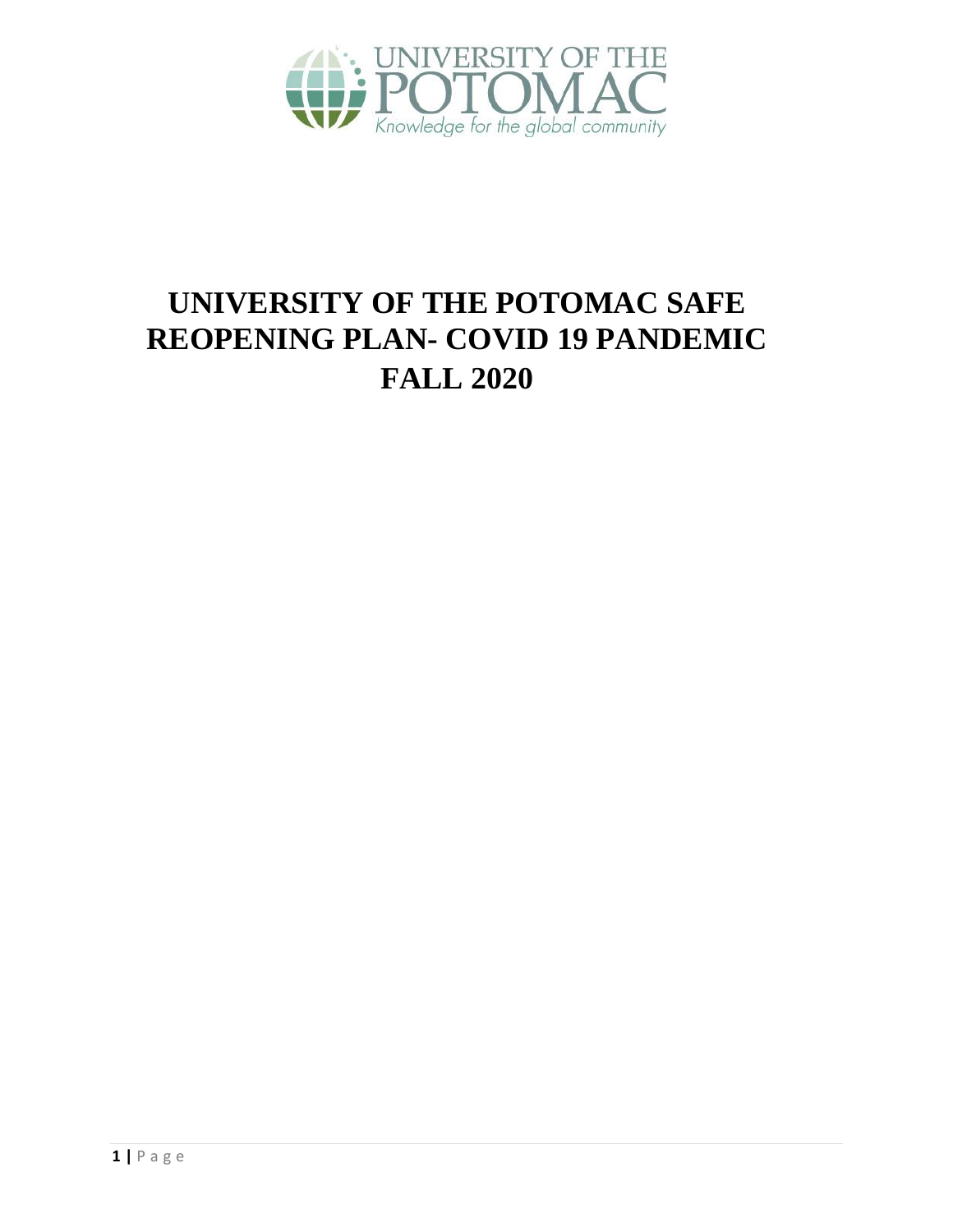

# **I. Overview:**

During the past few months, the COVID-19 pandemic has created extraordinary challenges impacting our daily lives. The 2019–20 coronavirus pandemic is a pandemic of coronavirus disease 2019 (COVID-19) caused by the severe acute respiratory syndrome coronavirus 2 (SARS-CoV-2). The disease was first identified in Wuhan, Hubei, China in December 2019. Through this time the faculty, staff and students of the University of Potomac has demonstrated high levels of grit, persistence, and resilience. As we prepare for our Fall October 26, 2020 (12A) return and for the future of UOTP, we remain focused on continuity and safety with the goal of emerging as a better, stronger university.

According to the CDC, the level of risk for COVID-19 transmission for Institutions of Higher Learning is as follows:

#### **IHE General Settings**

- Lowest Risk: Faculty and students engage in virtual-only learning options, activities, and events.
- More Risk: Small in-person classes, activities, and events. Individuals remain spaced at least 6 feet apart and do not share objects (e.g., hybrid virtual and in-person class structures or staggered/rotated scheduling to accommodate smaller class sizes).
- **Highest Risk:** Full-sized in-person classes, activities, and events. Students are not spaced apart, share classroom materials or supplies, and mix between classes and activities.

University of the Potomac is currently at the lowest risk as our courses are being completed via remote learning via the use of our LMS platform Moodle and Google hangouts for those students following our hybrid modality and continued online for our approved online modality.

The University of the Potomac has designated Andrea Ford and Brandi Morris as cocoordinators as part of the institutions task force. The primary responsibilities include ensuring all State, Local, OSHA, and CDC requirements are met as they relate to the safety of staff, faculty, students, and the community. Support includes: Campus Director- Camilla Meros and Provost- Dr. Tony Johnson. In addition, all staff and faculty members will participate in mandatory health and safety training.

#### **Resources**

- **II. II. REPOPULATION OF CAMPUS** CONTINGTON CONTROVIDENTIALLY and the Virginia Department of Health. The UOTP website will in<br>
**Virginia Department of Health**-https://www.vdh.virginia.gov/coronavirus/<br>
Center for D • UOTP will follow Centers for Disease Control (CDC), DC government/Department of Health, and the Virginia Department of Health. The UOTP website will instruct students
	- Virginia Department of Health-https://www.vdh.virginia.gov/coronavirus/
	- Center for Disease Control- https://www.cdc.gov/coronavirus/2019-ncov/index.html
	- DC Government/ Dept of Health- https://coronavirus.dc.gov/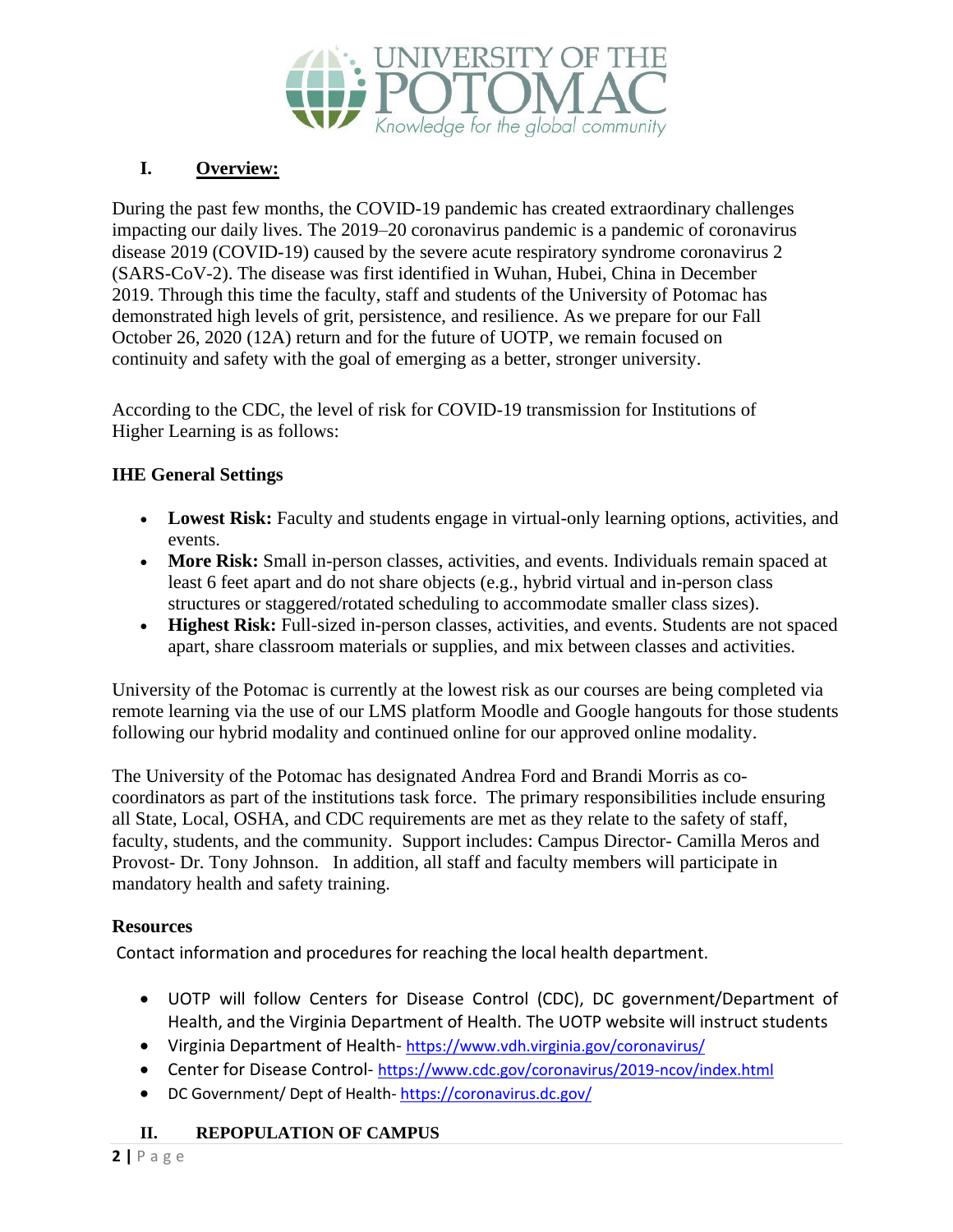

The university plans to begin fall classes as scheduled on October 26, 2020 (12A session) and offer in-person instruction in many courses until the Thanksgiving recess. Staff is scheduled to return to the campus on October 19, 2020 pending the State, CDC, and Legislative requirements. The initial staff return model will be one week on campus one week telework. The course array and the modality of instruction is determined by the Academic departments, working with the Deans of their respective campuses. This will include course instruction plans for students not able to return to the U.S. for in-person instruction.

After Thanksgiving, UOTP will switch to a virtual format for all courses for the remaining days of instruction plus exams. This decision is based on the likelihood that students leaving and returning to UOTP over the Thanksgiving recess would increase the risk for COVID-19 infections on campus.

#### **HEALTH AND SAFETY**

The university is committed to reducing the risk of COVID-19 for its students, faculty and staff. UOTP's strategy will rely on a rigorous approach to temperature testing, cleaning, face covering and symptom monitoring, all aimed at keeping the risk of disease as low as possible.

**Employees**- will be required to pre-screen prior to returning. Pre-screening includes completing forms maintained in the Officer of HR stating that they have not experienced any symptoms related to COVID-19 also confirming they have not been in contact with anyone known to display symptoms. **UOTP** will allow for those with underlying conditions and those over 65 the option of teleworking. UOTP will follow guidelines set by OSHA and State EEOC regulations.

**Students**- will be required to pre-screen prior to returning. Pre-screening includes completing forms maintained in the Officer of Student Retention and Services stating that they have not experienced any symptoms related to COVID-19 also confirming they have not been in contact with anyone known to display symptoms. The forms will be maintained in the Student Services Department along with updated FERPA forms. Students will need to self attest via the form to reviewing the CDC training on what needs to happen if they have been sick or around someone that is sick as well as how to stay safe. [https://www.cdc.gov/coronavirus/2019-ncov/if-you-are](https://www.cdc.gov/coronavirus/2019-ncov/if-you-are-sick/steps-when-sick.html)[sick/steps-when-sick.html.](https://www.cdc.gov/coronavirus/2019-ncov/if-you-are-sick/steps-when-sick.html)

#### **TEMPERATURE TESTING**

Testing is key to identifying infection and keeping it from spreading. UOTP will implement a two-part testing plan:

•On-campus, temperature checking will be available and required for all staff members and student workers. Testing will be mandatory upon initial entry as well as all reentering the building will require check.

•Students, Faculty (all are PT adjuncts), and Visitors will be required to answer a questionnaire self-identifying any symptoms.

# **III. PROTOCOL FOR MONITORING HEALTH CONDITIONS TO DETECT INFECTION**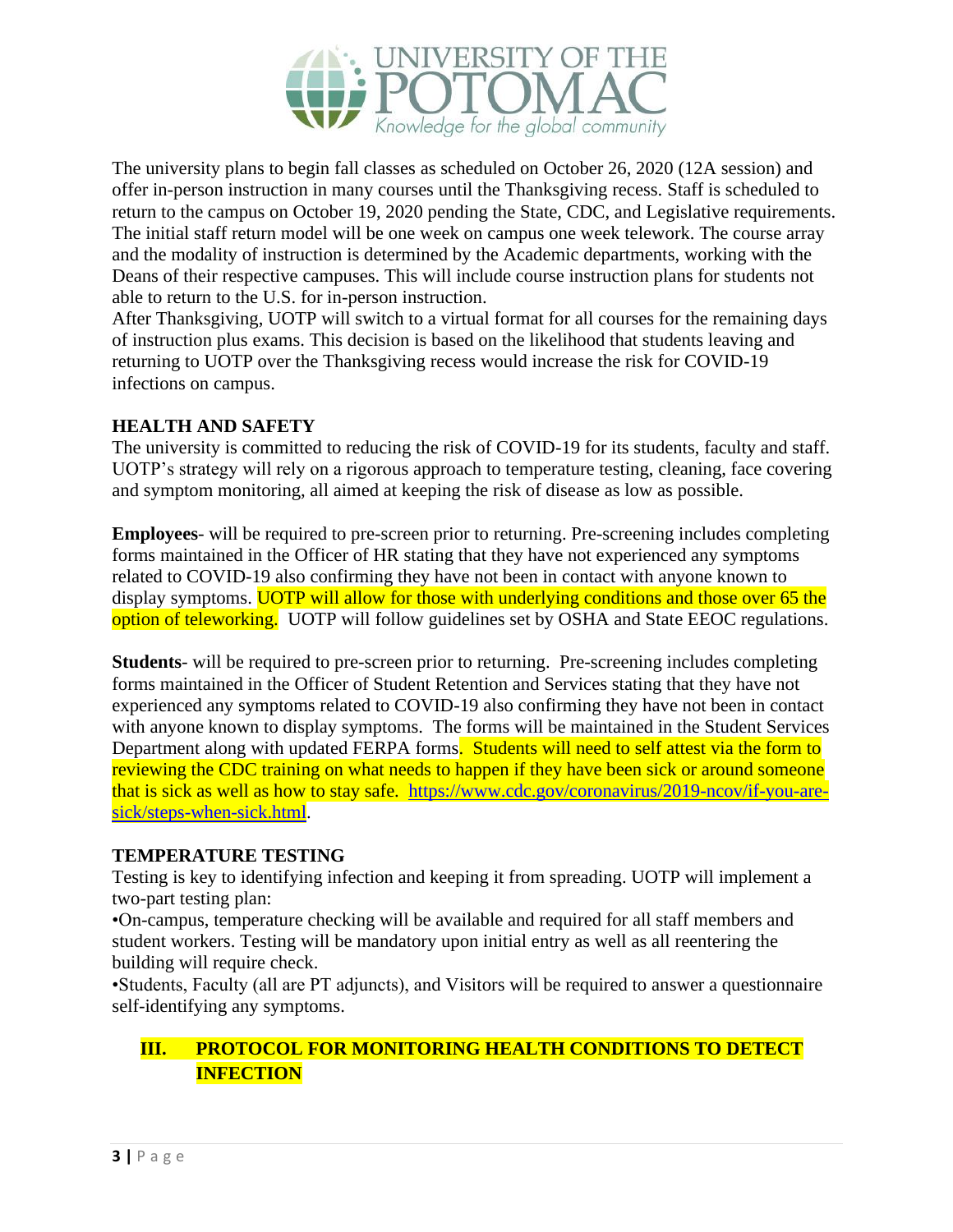

### **CONTACT TRACING INFO:**

Contact tracing with Virginia Department Health provide guidance and education about how to keep yourself and others safe. The office performs public health actions on how to understand communities disproportionately affected by COVID-19. VDH also tracks the progress of the outbreak in Virginia and connects people with resources they may need. UOTP will work diligently to ensure real time information is reviewed daily to keep our community safe. [https://www.vdh.virginia.gov/peninsula/contact-](https://www.vdh.virginia.gov/peninsula/contact-tracing/#:~:text=%20Contact%20tracing%20and%20case%20investigations%20are%20important,people%20with%20resources%20they%20may%20need%20More%20)

[tracing/#:~:text=%20Contact%20tracing%20and%20case%20investigations%20are%20importan](https://www.vdh.virginia.gov/peninsula/contact-tracing/#:~:text=%20Contact%20tracing%20and%20case%20investigations%20are%20important,people%20with%20resources%20they%20may%20need%20More%20) [t,people%20with%20resources%20they%20may%20need%20More%20.](https://www.vdh.virginia.gov/peninsula/contact-tracing/#:~:text=%20Contact%20tracing%20and%20case%20investigations%20are%20important,people%20with%20resources%20they%20may%20need%20More%20) Truman Braslaw, Public Information Officer, [Truman.Braslaw@vdh.virginia.gov](mailto:Truman.Braslaw@vdh.virginia.gov)

UOTP will ensure that any employee or student returning after testing positive is kept confidential and that anyone they may have come in contact with two days prior is notified.

Returning to work and school after testing positive

- After quarantine, the employee or student must document proof that after 72 to 96 hours: fever is gone without medication, no respiratory issues, and it has been a minimum of 7 days since they have experienced symptoms.
- If there are multiple cases, UOTP will notify all that were in contact with the infected person and will opt to return to temporary teleworking and online modality for course delivery.

# **IV. PPE REQUIREMENT AND SOCIAL DISTANCING**

#### **FACE COVERING**

Non-medical face coverings (face masks) will always be required for all community members on campus, except while alone in private offices. The university will have reusable masks available for all staff members and disposable mask upon request for visitors. Accommodations will be made for those unable to do this for documented medical reasons. These accommodations include staggered entry and leave times.

#### **PHYSICAL DISTANCING**

Physical distancing, or remaining at least six feet apart, will be expected in all classrooms and where possible in public spaces and in workspaces. The hallways will be marked with a "X" to note appropriate distancing. Offices will be occupied by only one staff member. Visitors will be by appointment only without any exceptions.

#### **CLEANING/HYGIENE**

New procedures will be adopted to clean campus facilities. The new procedure will include additional cleaning during the day in the offices and cleaning after each class. This means cleaning will happen 3 to 4 times a day when classes are being held. Students will be provided supplies to clean desks and seats before use and staff will be asked to clean their workspaces. All staff will have ample supplies to ensure their safety and the safety of visitors. Increased cleaning of campus spaces will occur according to VA and CDC guidance. Routine services will be augmented with additional cleaning and disinfection activities in all classrooms, offices, and restrooms. There will be frequent cleaning of spaces with higher occupancy levels and work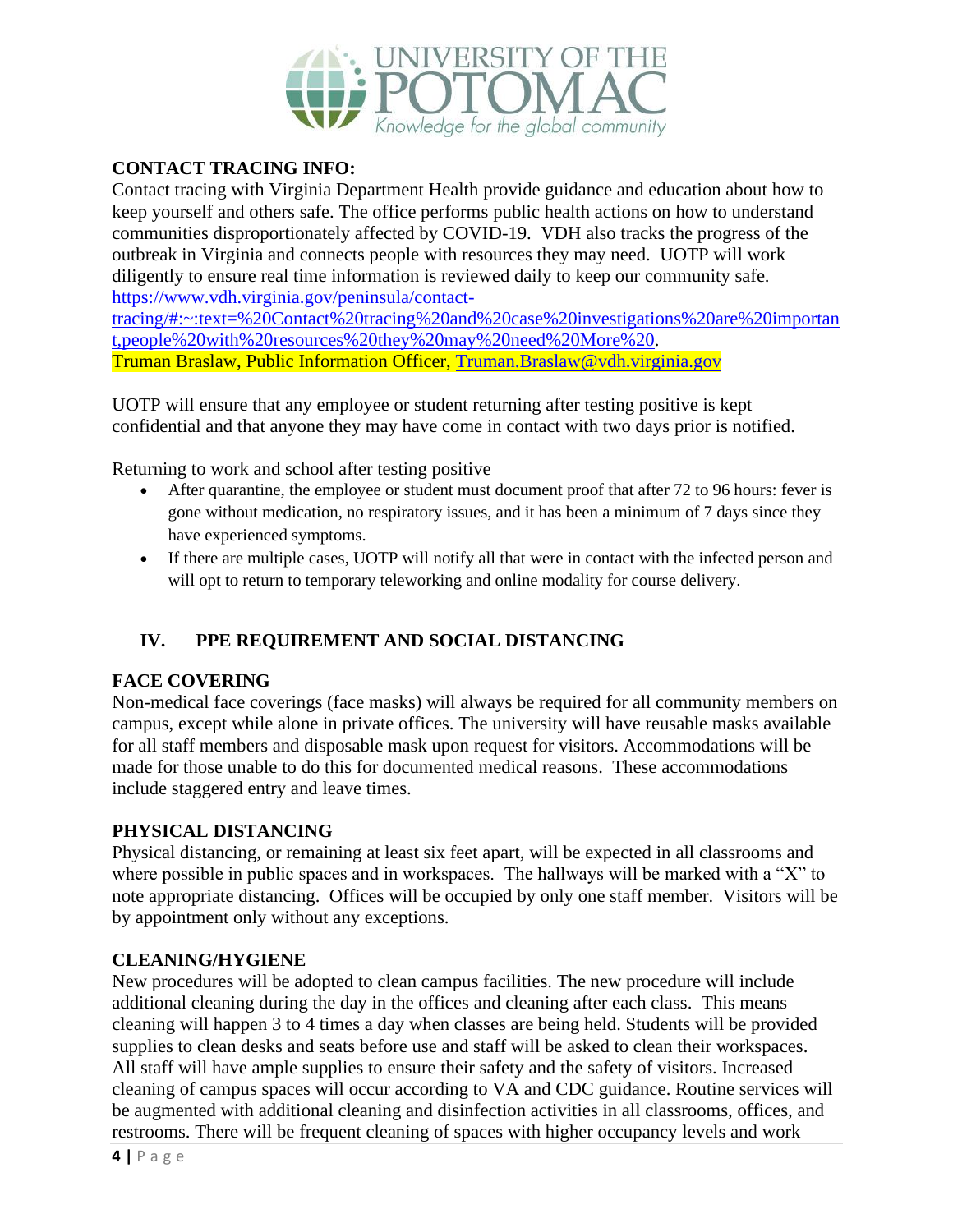

activity. All occupied spaces will maintain HVAC system operation for maximum space occupancy. This allows for maximum fresh air supply, regardless of reduced occupancy or use. Cleaning activities will consist of:

Routine cleaning: waste removal, floor cleaning, and wipe-down of horizontal surfaces.

Routine restroom cleaning: waste removal, cleaning and disinfection of floors, sinks, toilets, and urinals.

Routine cleaning of dining and lounge areas: cleaning of dining facilities.

Enhanced cleaning: disinfection of high-touch surfaces with wipe-down of highfrequency touch points (e.g., door handles, light switches, elevator buttons, shared equipment control panels, etc.) using EPA-approved disinfectants.

Enhanced disinfection: disinfection of horizontal work surfaces in classrooms and common areas using EPA-approved disinfectants.

#### **SYMPTOM SELF MONITORING**

Members of the campus community will be expected to monitor themselves for symptoms of COVID-19 daily and, if symptoms exist, immediately get tested and quarantine. COVID-19 educational sessions will be offered. UOTP does not have a designated Student Health Dept. However, additional information on health care, mental health, and COVID-19 information will be located in our Student Services Department. There will also be information on where to find medical attention, food, and shelter related to COVID-19. UOTP has chosen INOVA Health Systems to assist those in need of COVID care. Inova's Respiratory Illness Clinics provide vehicle-side appointments that are ordered by a medical provider and scheduled ahead of time to test individuals for COVID-19. Vehicle-side appointments are only for individuals who have already been screened by their primary care provider, meet criteria and have a written order for a COVID-19 test. Additionally, Respiratory Illness Clinics offer in-person evaluations and screening for COVID-19 symptoms.- [https://www.inova.org/locations/inova-urgent](https://www.inova.org/locations/inova-urgent-care/respiratory-clinics)[care/respiratory-clinics.](https://www.inova.org/locations/inova-urgent-care/respiratory-clinics)

Respiratory Illness Clinic Locations:

[Inova Urgent Care –](https://www.inova.org/locations/inova-urgent-care-tysons) Tysons is exclusively operating as a Respiratory Illness Clinic and is open 7 days a week from 8 a.m. to 8 p.m. Services include scheduled vehicle-side COVID-19 testing and walk-in COVID-19 evaluations. Inova Urgent Care also offers [virtual COVID-19](https://www.inova.org/our-services/inova-urgent-care/virtual-visits)  [evaluations.](https://www.inova.org/our-services/inova-urgent-care/virtual-visits)

[Inova Urgent Care –](https://www.inova.org/locations/inova-urgent-care-dulles-south) Dulles South and [North Arlington](https://www.inova.org/locations/inova-urgent-care-north-arlington) are exclusively operating as Respiratory Illness Clinics and are open Monday – Friday from 8 a.m. to 8 p.m. Services include scheduled vehicle-side COVID-19 testing and walk-in COVID-19 evaluations. Inova Urgent Care also offers [virtual COVID-19 evaluations.](https://www.inova.org/our-services/inova-urgent-care/virtual-visits)

[Inova Primary Care –](https://www.inova.org/locations/inova-primary-care-old-town) Old Town is operating as a Respiratory Illness Clinic Monday – Friday from 1 to 4:30 p.m. Vehicle-side COVID testing appointments are scheduled between 2 and 4 p.m. Appointments are required at this location. Please call **[703-683-7220](tel:703-683-7220)** if you need an appointment for a COVID-19 evaluation in our Old Town office.

Providers may refer their screened patients to Respiratory Illness Clinics if they do not have the capability to test potential COVID-19 patients. All Inova locations screen all referred patients for COVID-19, and follow Centers for Diseases Control and Prevention (CDC) and Virginia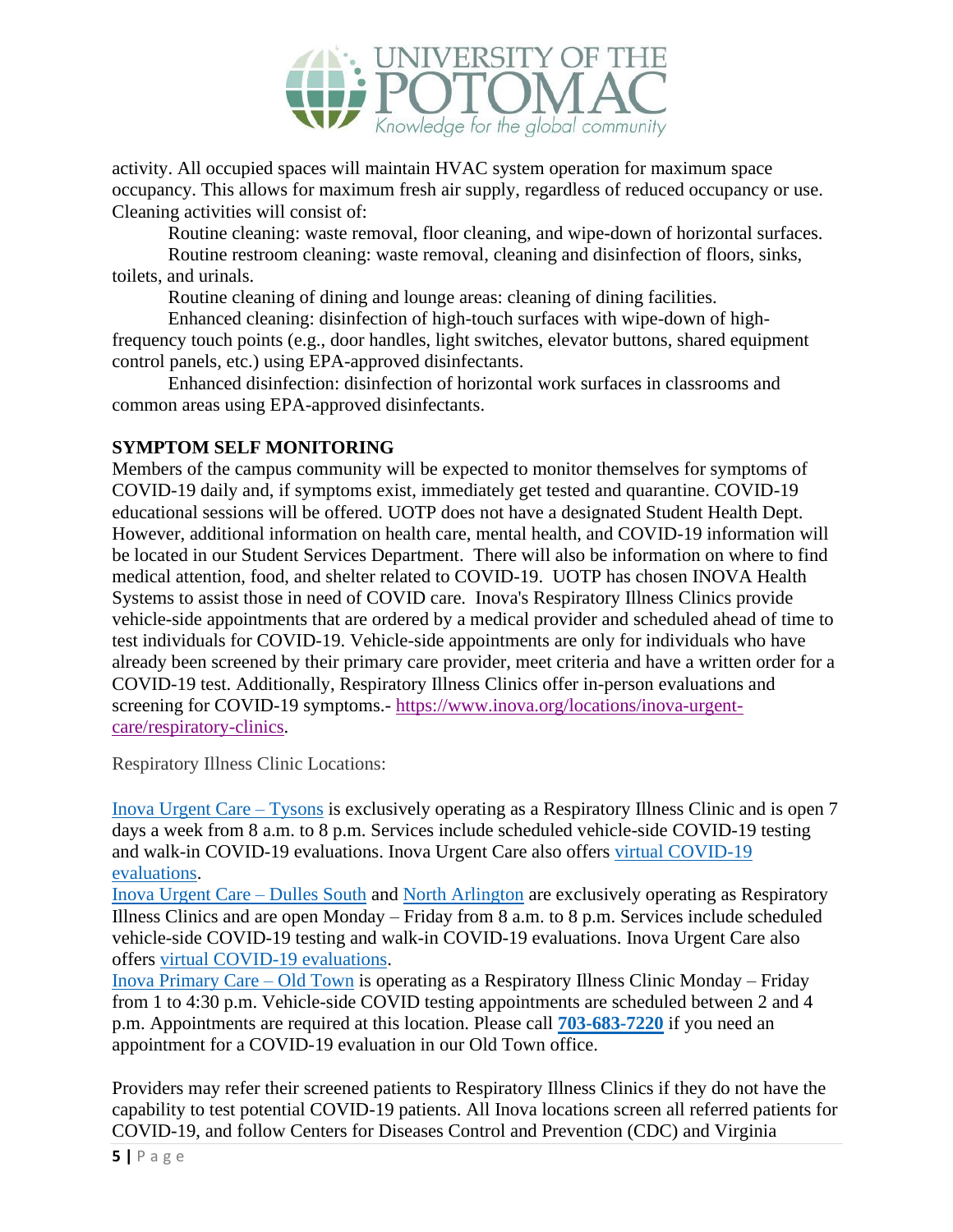

Department Health (VDH) guidelines to safely care for our community. All Inova Care Sites follow the same COVID-19 testing protocol.

### **PERSONAL RESPONSIBILTY**

Preserving the health of the campus community will be a broadly shared responsibility. Students, faculty and staff on campus during the 2020-21 academic year will be asked to adhere to a set of actions that protects their health and, even more importantly, protects the health of others on campus.

- Visitors- A list must be provided to the security team daily to ensure all checked in and monitor traffic. No walk-in appointments will be accepted.
- Packages- must be left at the buildings front desk. Staff members will use gloves to retrieve delivered packages.
- Front desk- only one staff member or student worker will manage the office front desk at a time to ensure following strict deadlines.
- Furniture in the front office will be removed to only accommodate two visitors at a time to ensure social distance.
- Signage will be posted at the elevators, front door, and front desk to remind staff, students, faculty, and visitors of social distancing and mask requirements.
- Office hours- The university will maintain office hours of 9am to 5pm Monday thru Friday. Saturday's campus will open from 8am to 6pm. Sundays the university is currently closed. If additional accommodations are required, Sunday hours will become available.

# **V. ACADEMIC AFFAIRS**

To ensure and maintain a healthy campus environment, UOTP is coordinating closely with local, state, and federal officials to further ensure plans reflect current guidance for addressing the health and wellness of returning students, faculty and other members of UOTP. The University's Department of Operations is developing and operationalizing new policies, procedures, and plans for the start of the 10A term to address the required health measures and oversight necessary to promote safer and healthier campuses. Adherence to vital public health practices will include hand hygiene, physical distancing, mask wearing in common indoor areas of campus and when social distancing cannot be maintained outdoors, proper cough/sneeze etiquette, frequent cleaning of common and high traffic areas, and symptom assessment. The following provides an outline of how UOTP's Department of Academic Affairs will provide prevention and safety strategies in classrooms and instructional spaces across all campuses.

# **CLASSROOMS**

• Class sizes and classroom densities have been evaluated to optimize social distancing guidelines. As mentioned previously, UOTP teaches relatively few large lecture courses and our average class size is also relatively small. This will facilitate dispersing or separating students while maintaining the personal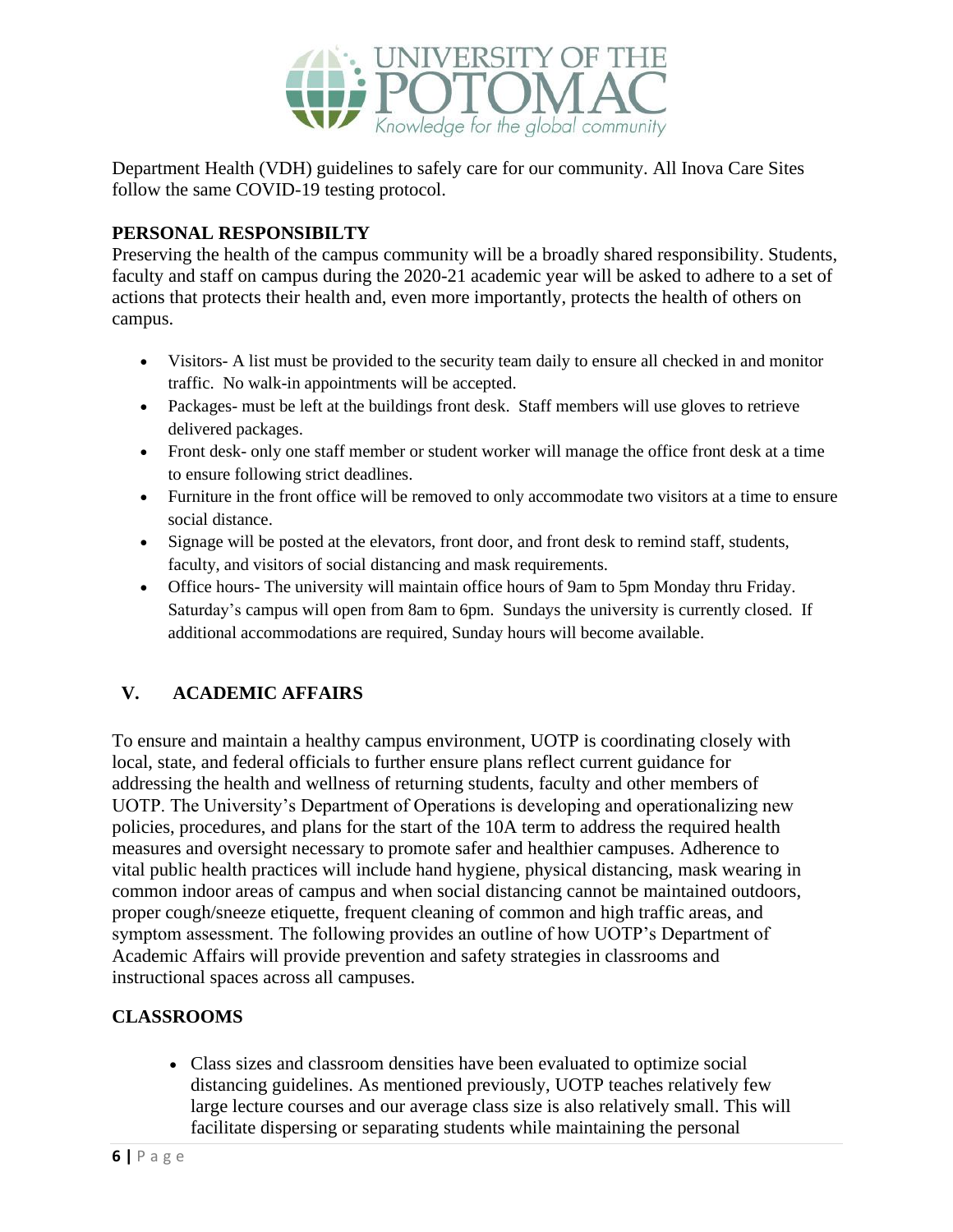

interaction that is the hallmark of the UOTP experience. Some of our larger classes will be transitioned to remote instruction, and smaller courses will incorporate protocols to reduce densities and facilitate social distancing.

- Classrooms will be equipped with additional technology to support lecture capture and mixed-mode delivery wherever possible. This will provide face-toface and online delivery simultaneously in courses and allow non-F-1 VISA students to utilize the mode that is most suitable for them.
- Classroom densities will be reduced by using spaces larger than enrollment or by rotating groups of students to attend on different days as possible and appropriate. Within the classroom, steps will be taken to maintain a safe environment through social distancing. These steps may include rearranging desk, removingsome furniture, or making only alternating seats available for student use.
- Extended learning labs is another strategy that will be used, we will separate students who are enrolled in the same course. One group of students will be in one classroom and another group of students will view the class and instructor in real time in another room called the extended learning lab F-1 students will be prioritized for this modality of instruction. This process will promote instructional continuity and social distancing.
- All rooms utilized for face-to-face instruction will have enhanced cleaning and sanitizing protocols every 50 minutes as established by the UOTP Department for Operations.
- The Department of Operations will post signs in classrooms and other indoor spaces with social distancing guidelines. Guidelines will be developed to promote safe ingress and egress from classrooms, and measures will be taken to ensure that students do not congregate before or after classes. Communications will be sent to students emphasizing the importance of following health and safety protocols.
- In-person instructional space will be prioritized for courses with performance learning outcomes consistent with disciplinary learning best practices and accreditation standards.

# **ACADEMIC SCHEDULES**

- Dates for the start and end for 2020 and 2021 academic calendar remain unchanged.
- UOTP will transition face-to-face courses to remote instruction and domestic students will be prioritized for these courses. F1 students will continue to adhere to mandated SEVIS requirements.
- Faculty members teaching face-to-face courses in October (12A) and subsequent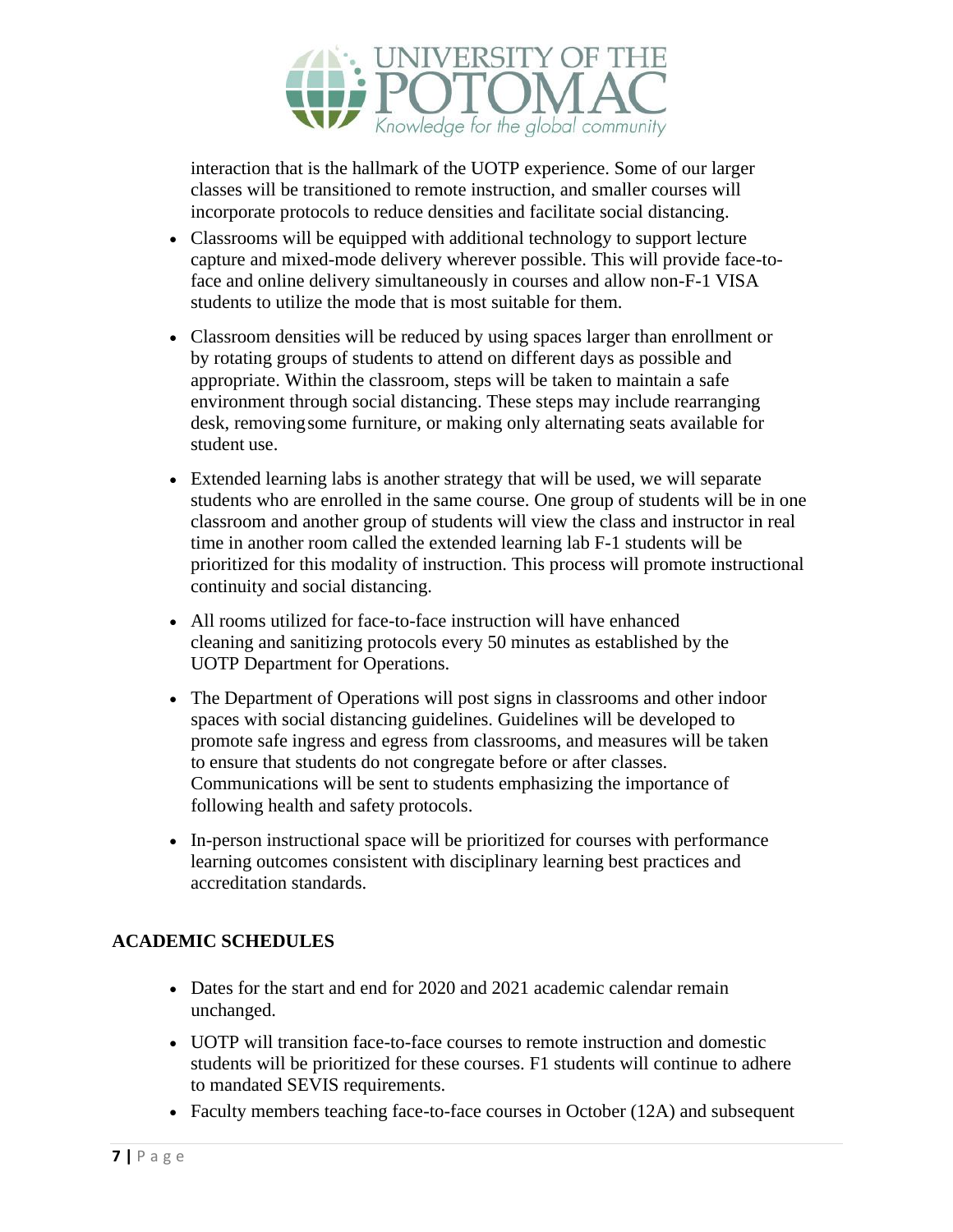

terms are encouraged to provide robust assessments of student learning throughout the term and reducereliance on final exams during the last week of the term. Courses with experiential learning components may have in-person sessions as needed, which will be facilitated by having fewer people on campus. Instructors of these classes are nevertheless encouraged to provide all opportunities for in-person instruction and assessment prior to the end of the term.

- Traditionally under-scheduled timeslots will be used to accommodate courses that need additional in-person meetings under lower-density conditions. The expectation is that we will shift from having most of our classes taught during the end of the day and Saturdays to a more even distribution of classes.
- Faculty members will work with department chairs to develop contingency plans that will include the preparation for remote instructional delivery for all courses should the pandemic surge again. The extensive training that is being made available to all faculty will ensure optimal delivery of course content in any instructional mode, providing for a smooth transition.

# **TRAINING**

- Faculty teaching in online, remote, and hybrid modalities will complete ongoing and planned training in the use of blended learning strategies and the Moodle Learning Management System.
- There will be increased capacity in multiple training courses for faculty teaching distance learning and remote courses for October (12A) and beyond, providing appropriate targeted support for different needs and experience levels.

#### **VI. DINING/LOUNGE AREAS/GATHERINGS/TRAVEL**

- Dining and student lounges will have staggered occupancy availability in accordance with the VA Executive Orders.
- Until further notice, UOTP will not allow social gatherings on campus. Campus activities will be restricted to scheduled work and class hours.
- UOTP will follow the CDC Travel requirements for international students and employees- Stay home for 14 days from the time you returned home from international travel.

During this 14-day period, take these steps to monitor your health and practice social distancing: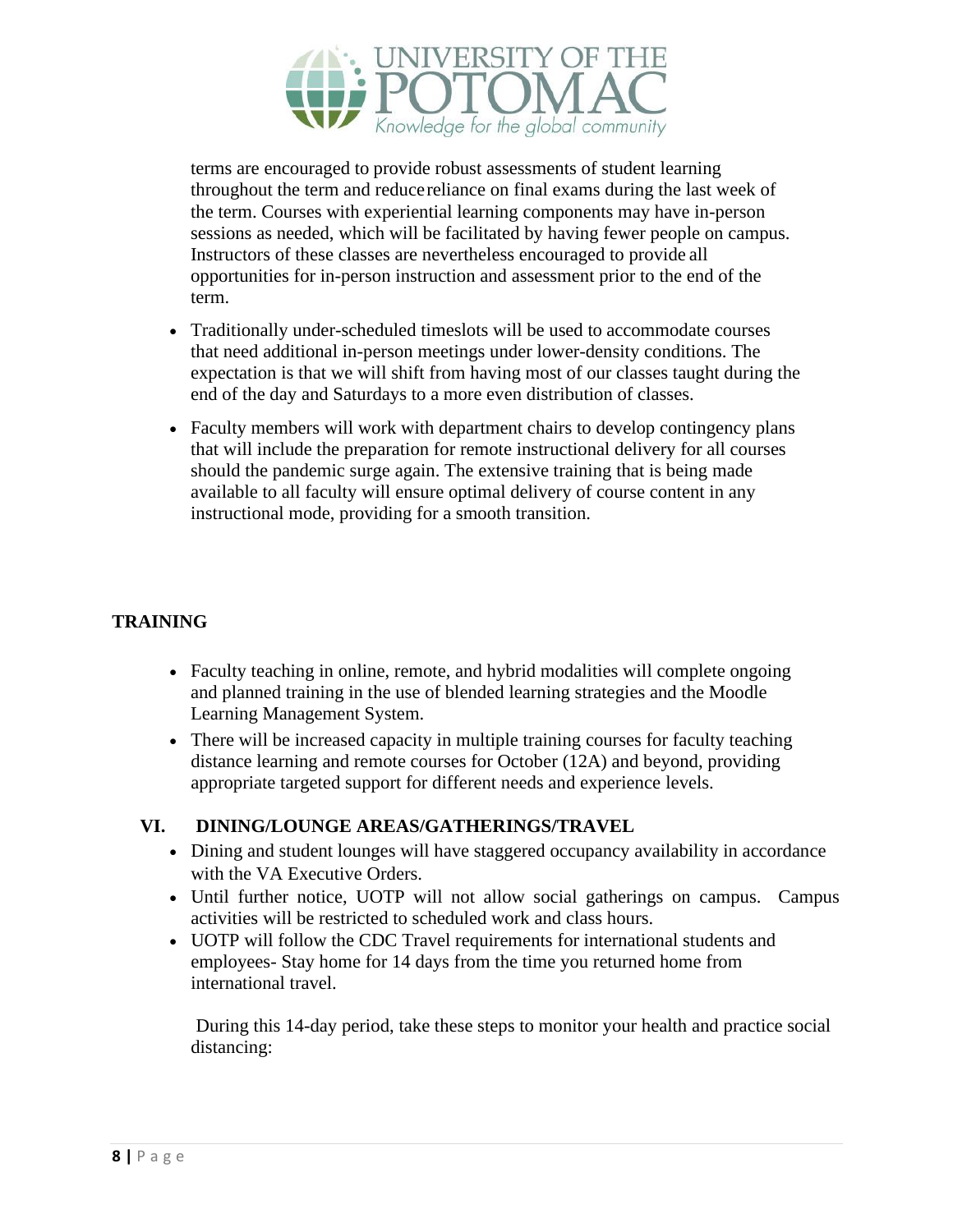

- 1. Take your temperature with a thermometer two times a day and monitor for fever. Also watch for [cough or trouble breathing.](https://www.cdc.gov/coronavirus/2019-ncov/symptoms-testing/symptoms.html) Use this [temperature log](https://www.cdc.gov/coronavirus/2019-ncov/travelers/communication-resources.html#templog) to monitor your temperature.
- 2. Stay home and avoid contact with others. Do not go to work or school.
- 3. Do not take public transportation, taxis, or ride-shares.
- 4. Keep your distance from others (about 6 feet or 2 meters).

#### **ANTI STIGMA/SOCIAL JUSTICE CONCERNS**

We're acutely aware of the many equity and social justice challenges that have surfaced during the pandemic. These include everything from higher mortality rates in low-income communities and communities of color to an upsurge in bias and hate against Asians and Asian-Americans. As we developed the reopening plan, we applied an equity lens and we'll continue to do that going forward. We recognize the need to continually build trust in this process through regular and transparent dialogue with our community. The UOTP community will be responsible for ensuring that information provided by the CDC is reviewed and followed. [https://www.cdc.gov/coronavirus/2019-ncov/daily-life-coping/reducing-stigma.html.](https://www.cdc.gov/coronavirus/2019-ncov/daily-life-coping/reducing-stigma.html) UOTP will add this review to our standard orientation for new students and Student Services will host follow up student forums at the beginning of each eight week start to ensure awareness.

# **VII. CAMPUS SHUTDOWN CONSIDERATION IF NECESSITATED BY SEVERE CONDITIONS AND/OR PUBLIC HEALTH GUIDANCE**

If there are multiple cases identified at the UOTP campus, we will immediately notify the local health departments, all staff, faculty, and students who may have come in contact with any infected person(s). If the outbreak is deemed severe, UOTP will immediately close the campus and temporarily return to telework and online education modality. UOTP is already approved for hybrid and online modalities so the urgent retract will not disrupt the delivery of our courses. The situation will be monitored by the UOTP leadership team.

#### **Communication:**

- **UOTP will continue to provide up to date information including any changes to the plan or new reclosure plans on our website:**  [https://potomac.edu/about/covid19/.](https://potomac.edu/about/covid19/)
- **UOTP will communicate updates via email, LMS Moodle, website, and via text message. All students will be invited to info sessions via Google Hangout and Zoom.**

#### **Primary Points of Contact at UOTP**

- **Andrea Ford, Chief Operating Officer- [andrea.ford@potomac.edu](mailto:andrea.ford@potomac.edu)**
- **Brandi Morris, Director of HR- [brandi.morris@potomac.edu](mailto:brandi.morris@potomac.edu)**